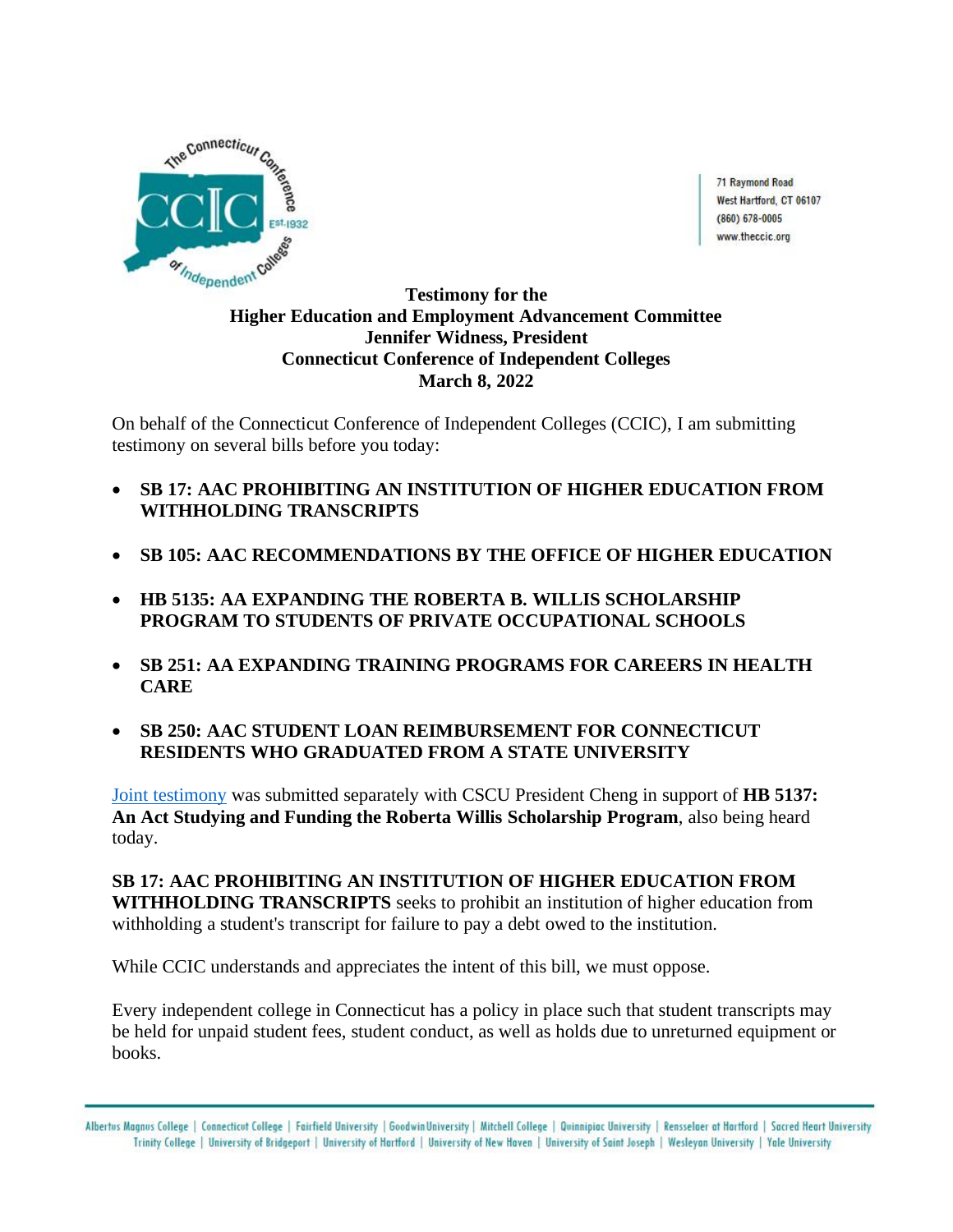Transcript hold policies allow for institutions of higher education to hold students accountable for obligations owed without immediately going to a collections agency, which could have a long term, detrimental impact on a student's future and could end up costing a student much more in the long run.

Our member institutions all consistently report that the holds allow them to work with students to address the debts owed over a period of a few weeks to a few months.

The debts owed for these transcript holds at CCIC's member institutions are not typically small charges due to late library books or unpaid parking fees. In an informal survey of CCIC member institutions, less than 20% of holds were on debts for under \$1,000. Fifty prevent were for debts that total between \$1000 and \$5,000 and over 35% are for debts greater than \$5,000.

It is our understanding that some of the public colleges in Connecticut do not allow a student to maintain enrollment in classes if they have an unpaid balance. For the most part, the independent colleges in Connecticut *allow* students to carry a balance for the semester and persist in their education given that completion is so critically important to their long-term success.

Further, the public colleges in the state have mechanisms in place to recover debts owed and may seek additional appropriations from the legislature to cover the costs of funds lost over the elimination of this policy. The independent colleges will be forced to go to collections more consistently and, in the long run, the elimination of the ability to place a transcript hold may result in increased tuition costs for students and their families.

We would ask the Committee to not move forward with this bill as it will have unintended, negative consequences for students and their families.

As an aside, negotiated rulemaking is currently underway at the federal level. A proposal has surfaced in these discussions regarding a national ban on transcript holds for all or a subset of institutions. Negotiators will vote on this issue the week of March  $14<sup>th</sup>$ to  $18<sup>th</sup>$ . We would like to continue to monitor the issue before any action is taken at the state level.

## **SB 105: AAC RECOMMENDATIONS BY THE OFFICE OF HIGHER EDUCATION,**

makes a number of modifications to the manner in which the Office of Higher Education regulates the institutions under its purview, including CCIC's member institutions, shifting its role as an entity that provides licensure and accreditation to one that provides the authorization of institutions to operate in the state. Further, to better assess the fiscal health of the institutions it regulates and to expand its function as a consumer protection agency, the bill also currently requires all private higher education institutions in the state to annually submit several new data points and documentation, including sensitive financial information (see Lines 208 to 230).

CCIC has some concerns about this bill, as articulated below, and would ask the Committee not to move forward with the bill until changes are made to revise the language.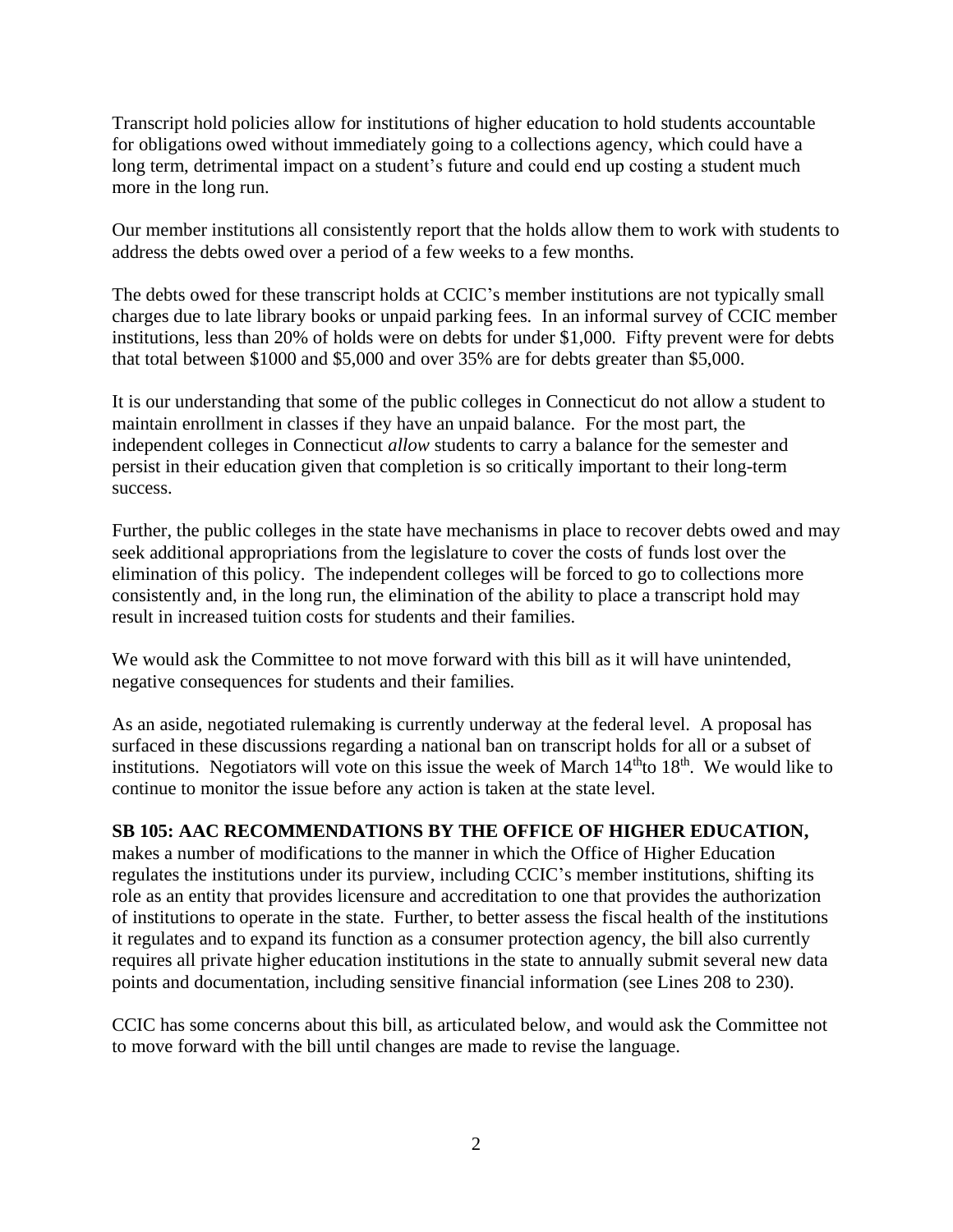## **1. "Licensure and Accreditation" vs. "Authorization"**

CCIC does not oppose the changes in the bill which seek to replace the terms "licensure and accreditation" with "authorization." This is intended to be a first step in updating regulations that are significantly outdated.

#### **2. Expanding OHE's mission to explicitly include the collection and provision of consumer information to support the Office's consumer protection role.**

CCIC has concerns about expanding OHE's mission to include the collection and provision of consumer information and opposes the provisions in the bill which call for CCIC's member institutions to provide them with a great deal of additional information on an annual basis.

CCIC is not afraid of data-sharing. We are founding members of the state's P20-WIN system which was created to inform sound policies and practice through the secure sharing of longitudinal data across the participating agencies to ensure that individuals successfully navigate supportive services and educational pathways into the workforce. The public colleges – CSCU and UCONN – are also members of P20 WIN and we feel this is the more appropriate venue for information sharing and research.

OHE has no oversight over the public colleges so they would only have the capacity to share information about the institutions they regulate, providing a lopsided perspective to consumers.

Further, the Governor's Workforce Council and the Office of Workforce Strategy have "Accountability and Data-Driven Management Design" as one of its four key focus areas. They have a strategy, resources and expertise available to conduct this work and are working closely with P20 WIN to make a data request to measure the outcomes of various state programs.

Last, the current bill requires institutions of higher education to share lists and costs of programs. This was already mandated under a bill passed last session for the purpose of establishing the Credential Registry. Further, the graduation rates of students and the employment outcomes are publicly available through the U.S. Department of Education's College Scorecard.

## **3. New Advisory Council to OHE**

CCIC agrees with the proposal to eliminate the old academic advisory council in statute that is no longer needed. However, we oppose the creation of a new Council that will have decision making authority in which the OHE Director has the sole discretion for making appointments. If a new Council is to be created, appointments must be made by the Governor and/or the legislative body.

## **4. Monitoring the Fiscal Health of Private Institutions**

CCIC does not oppose the idea that the state may have some role in knowing if an institution is facing fiscal stress and at risk of imminent closure, for consumer protection purposes. We do oppose the way OHE seeks to accomplish this goal in the current iteration of this bill.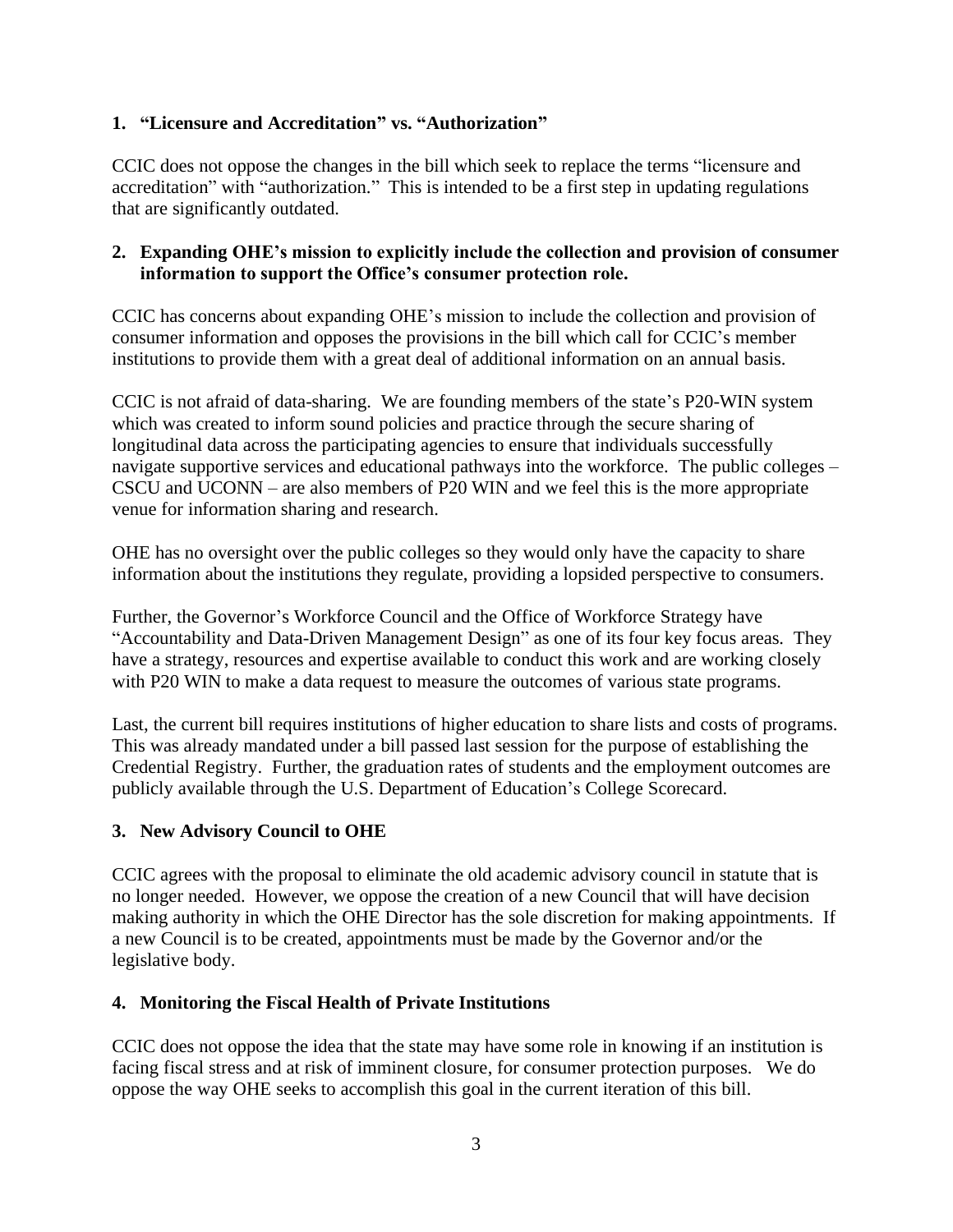We would ask Committee members to consider revising the bill to follow the approach adopted in Massachusetts following the sudden closure of Mt. Ida. Legislation passed in 2019 requires the Massachusetts Department of Higher Education to conduct an annual fiscal screen of the institutions it regulates but it also allows for the state to enter into an MOU with an accreditor to conduct such fiscal screen.

Since the passage of the Massachusetts legislation, the New England Council of Higher Education (NECHE) developed an annual fiscal screen for the independent institutions in Massachusetts to complete. NECHE has an MOU in place with the Massachusetts Department of Higher Education for information sharing purposes.

The annual fiscal screen established by NECHE for Massachusetts institutions is now required of all the independent institutions that NECHE accredits. This includes all of CCIC's member institutions, excluding Rensselaer at Hartford.

We would propose Connecticut take a similar approach to the Massachusetts early warning system such that OHE would be required to enter into an MOU with NECHE for information sharing regarding the fiscal health of the institutions NECHE regulates in Connecticut. For those institutions not regionally accredited, OHE shall be tasked with creating a process for determining fiscal health.

## **5. Exempt Independent Institutions from Program Approval**

The proponents of SB 105 note that the Office of Higher Education seeks to shift its focus to "outcomes rather than inputs." Given that is the case, we would ask that the cap on our program approval exemption beginning in 2023 be removed once and for all and some of the duplicative reporting requirements removed. Program Approval is the epitome of measuring inputs in higher education.

#### **HB 5135: AA EXPANDING THE ROBERTA B. WILLIS SCHOLARSHIP PROGRAM TO STUDENTS OF PRIVATE OCCUPATIONAL SCHOOLS,** seeks to expand the Roberta B. Willis Scholarship program to students at private occupational schools.

CCIC strongly opposes this bill.

The Roberta Willis Scholarship program is woefully underfunded and expanding it to an additional set of institutions would only increase the amount of unmet need in the state.

In 2019, only 28% of eligible Connecticut students received a state need-based grant under the Roberta Willis Program —11,093 of 39,389 eligible students. Connecticut already ranks towards the bottom in its funding of need-based aid per undergraduate enrollment, at \$259 per student trailed the national average of \$721.

Further, the private occupational schools are for-profit institutions. For-profit institutions have long been excluded from the state's scholarship program as policymakers sought to focus the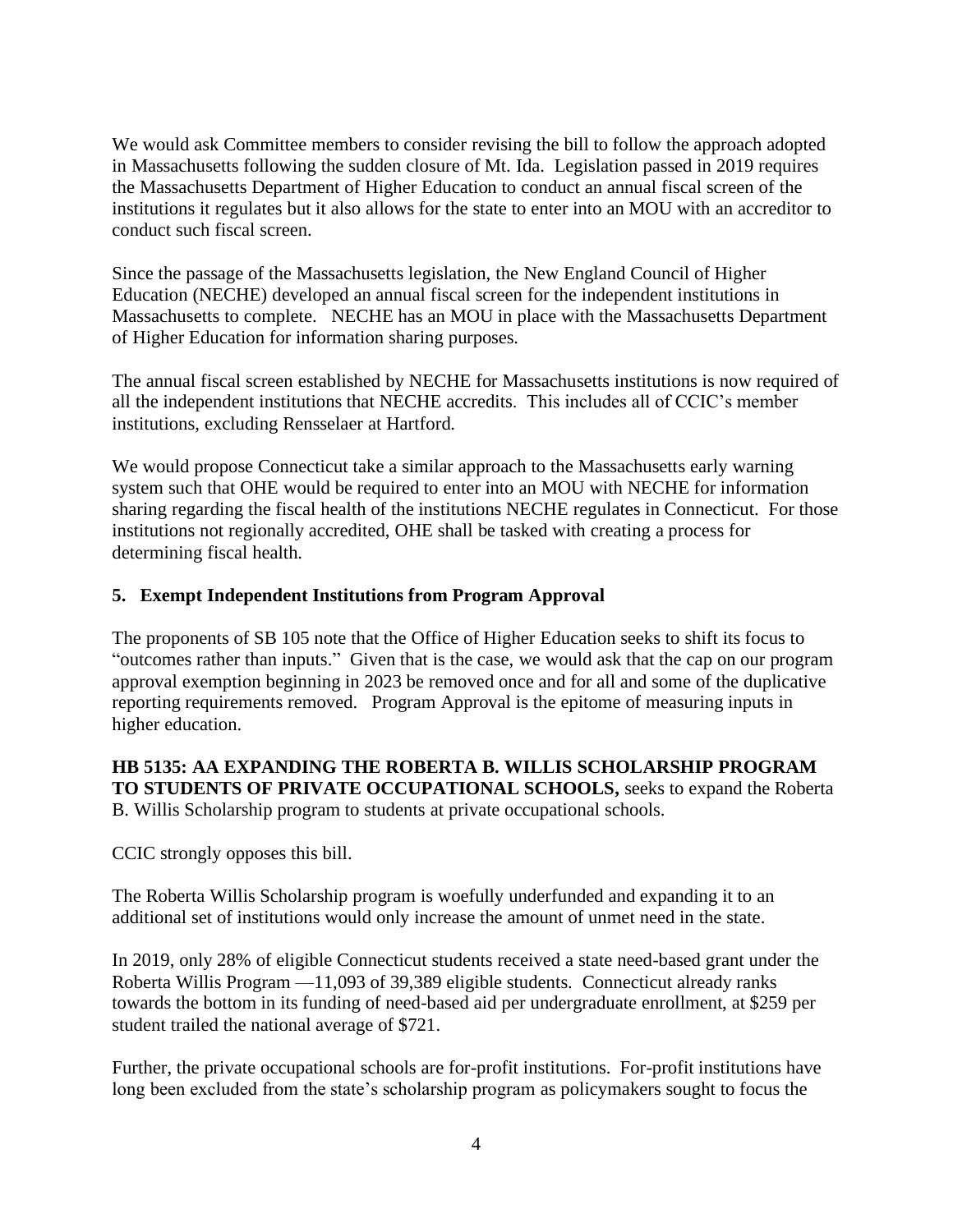limited state aid on non-profit institutions of higher education. For-profit institutions tend to have lower completion rates and higher loan default rates.

For these reasons, we ask the Committee not to move forward with this bill.

# **SB 251: AN ACT EXPANDING TRAINING PROGRAMS FOR CAREERS IN HEALTH**

**CARE,** seeks to develop initiatives that address the critical shortage of nursing and health care professionals in the state.

CCIC supports the need for the state to develop initiatives that address the shortage of nursing and health care professionals. Currently, the independent colleges in Connecticut produce nearly 60% of the health professions degrees earned in the state each year at the bachelor's level and above, and have the capacity to do more

We are supportive of the provisions in the Governor's budget laid out to address this issue in part by investing \$35 million in expanding the number of education and training opportunities for aspiring nurses and mental health providers, \$20 million in financial aid for students pursuing a nursing or mental health career pathway degree, and \$17 million in a student loan-forgiveness program for clinicians that work in underserved communities. More than 7,000 qualified applicants were denied admission to Connecticut nursing programs in 2020 due to faculty shortages, lack of student clinical placements, and limited capacity for capstone experiences in specialty areas.

## **We would ask for two revisions to SB 251 as currently written**:

- 1. Given the significant role that the independent colleges play in this state in producing degrees relevant to the goals of this bill, we would ask that the scope of the work be expanded to include the independent colleges. Specifically, we'd ask to be added in lines 5 and 9.
- 2. We would suggest that the Office of Workforce Strategy be tasked to take the lead on this effort in Section 1, in partnership with the Office of Higher Education and others. Currently, OWS has a Career Pathways in Healthcare team working to specifically address the issues laid out in the bill and would be best suited to conduct additional work in this area.

#### **SB 250: AN ACT CONCERNING STUDENT LOAN REIMBURSEMENT FOR CONNECTICUT RESIDENTS WHO GRADUATED FROM A STATE UNIVERSITY**

This bill seeks to provide loan reimbursement payments to graduates of public institutions of higher education who reside and work in the state five years after graduation.

The loan reimbursement offered in the bill is intended to counteract the "brain drain" and keep graduates of our public institutions of higher education in state.

According to the most recent [legislative report card,](https://www1.ctdol.state.ct.us/LRC/LRCProgComp_PY2016.aspx) over 70% of graduates of the Connecticut State Colleges and University System are employed in Connecticut after graduation. A little over 50% of the graduates of the University of Connecticut stay in state upon completion.